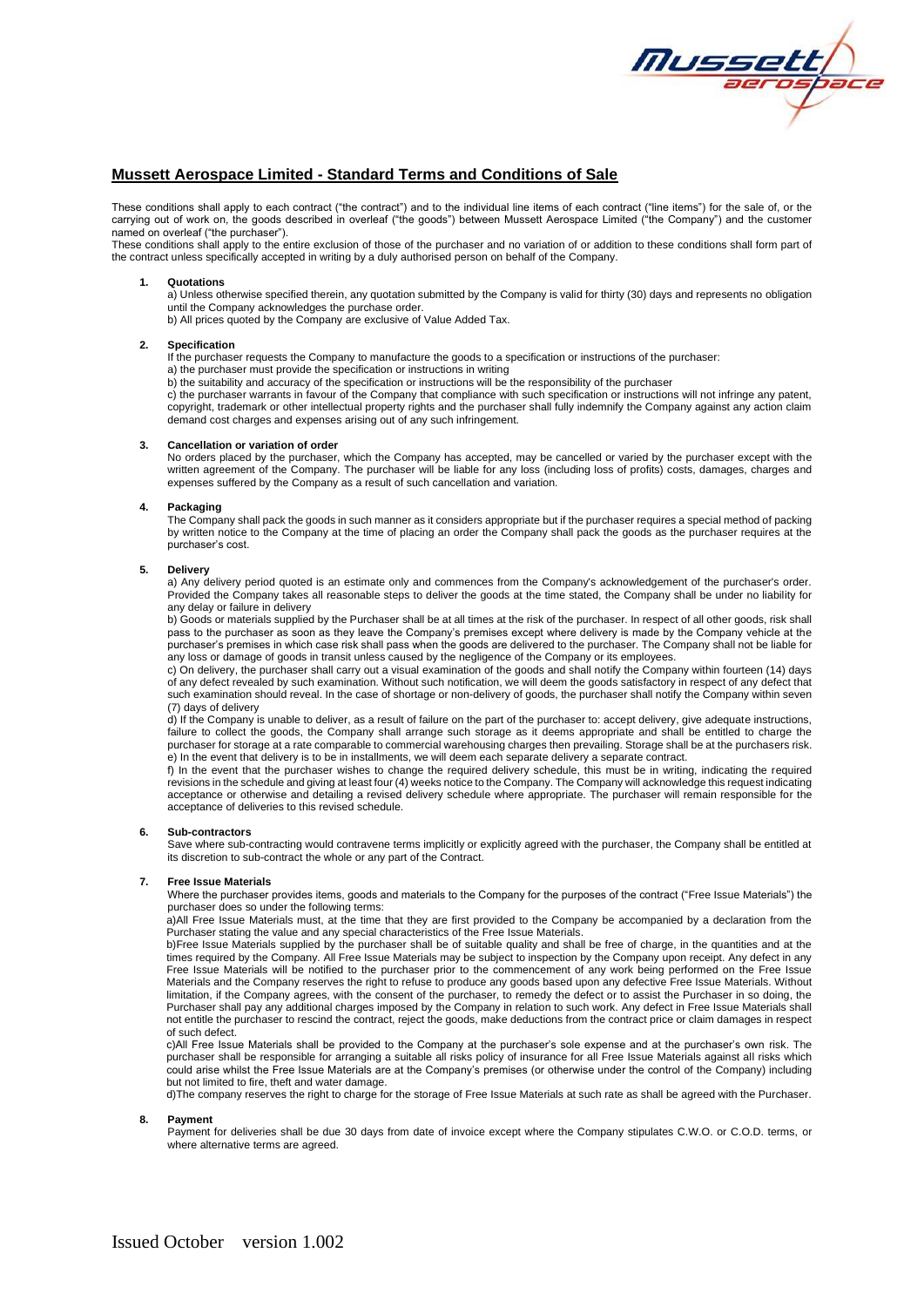

### **9. Force Majeure**

The performance of all Contracts is subject to variation or cancellation by the Company in the event of any breakdown of plant or apparatus, fire, explosion, natural disasters, accident, industrial dispute, interruptions in the availability of labour, energy, transport, or material, government regulations or any other cause or event beyond the control of the Company. The Company shall have no liability in respect of failure or delay in delivery or in performance of any obligations under the contract due to any cause outside the Seller's control. These include but are not limited to: act of God, fire, floods, war, civil disturbances, riot, act of Government, currency restriction, industrial disputes, unavailability of materials or failure of supplier, carrier or sub-contractor to deliver on time.

# **10. Warranty**

Subject to the provisions of clause 5(c) hereof, if the purchaser considers that any goods delivered do not conform to their specification it shall notify the Company of such non-conformity within two months of receipt by the purchaser and at the same time return the relevant goods to the Company. The purchaser shall provide to the Company such evidence as the Company may require as to the date of receipt by the purchaser of the goods in question. If the Company is satisfied after inspection of the sample returned that the goods differ materially from their specification it shall subject to clause 11 hereof replace or rework the goods. The foregoing warranty is in substitution for and to the exclusion of any other warranty or condition as to compliance with description, merchantability, and fitness for a particular purpose or otherwise howsoever which would otherwise be implied in the Contract. Any claim will be invalid if notified to the Company beyond the two months referred to above. In no circumstances (other than as provided in clause 11) shall the Company be liable for any consequential loss (including loss of profits) suffered by the purchaser.

### **11. Limitation of Liability**

a) In respect of Free Issue Materials:

(i)the purchaser shall indemnify and keep indemnified the Company from and against all actions, demands, claims, proceedings, losses or costs arising from the supply of Free Issue Materials by the purchaser.

(ii)in respect of work being carried out by the Company on Free Issue Materials supplied by the purchaser the Company's liability, where it may arise, for damage to or destruction of the Free Issue Material shall be limited to the lower of the cost of the material and the invoice value of the line item(s) for which the damaged Free Issue Materials were originally supplied, unless otherwise agreed in writing by a duly authorised agent of the Company.

# b)In respect of the provisions of goods and service

(i)the Company's total liability in contract, tort (including negligence or breach of statutory duty), misrepresentation, restitution or otherwise, arising in connection with the performance or contemplated performance of the Contract shall be limited to the price of the individual line item(s) giving rise to the liability;

(iI)the Company shall not be liable to the Purchaser for loss of profit, loss of business, business interruption, loss of contracts, loss of opportunity and/or production or depletion of goodwill in each case whether direct, indirect or consequential, or any claims for consequential loss and/or indirect compensation whatsoever (howsoever caused) which arise out of or in connection with the Contract

#### **12. Ownership**

a)Legal title to the goods shall remain with the Company until such time as the Company has received payment of the price of the goods and the price of any other goods or services previously or subsequently supplied by the Company to the purchaser whereupon such title shall pass to the purchaser. Insofar as the goods may be delivered to the purchaser prior to the time when title thereto passes to the purchaser as aforesaid the purchaser shall until such time hold the goods as the fiduciary agent and bailee of the Company and shall accordingly remain liable to account to the Seller for the goods.

b)The Purchaser may exercise its right to sell the goods as the fiduciary agent to the Company in the usual course of the purchaser's business but such right:

(i)may be revoked at any time by the Company. Giving notice to that effect if the purchaser is in default for longer than seven days in the payment of any sum whatsoever due to the Company, or if the Seller has bona fide doubts as to the solvency of the purchaser and

(ii)will automatically cease if a receiver, manager or administrator is appointed over the assets, undertaking or property of the purchaser, or a winding-up or administration order against the purchaser is made or petitioned, or any petition order in bankruptcy against the purchaser is presented or made, or the purchaser goes into voluntary liquidation (otherwise than for the purposes of reconstruction or amalgamation while solvent) or calls a meeting or makes arrangements or compositions with creditors

(iii)and any warranties, conditions or representations given to or made in favour of third parties by the purchaser shall not be binding on the Company and the purchaser shall indemnify the Company with respect thereto

c)Notwithstanding the retention by the Company of legal title to the goods: (i)risk in the goods shall pass to the purchaser on delivery to the purchaser's delivery address and the purchaser shall

arrange for the Seller's interest in the same to be noted on all relevant insurance policies and (ii)the Company shall be entitled to maintain any action against the purchaser for the price of the goods or any part thereof.

d)Upon determination of condition b) i, ii or iii above, the purchaser shall place the goods at the disposal of the Company. The Company or representatives thereof shall be entitled to enter any premises of the purchaser to remove the goods. Alternatively, as may be the case, pay to the Company the proceeds then held by the purchaser as trustee for the Company in accordance with Condition 12a) e)While any sums under any Contract between the Company and the purchaser are unpaid, goods supplied by the Company to the

purchaser shall remain the property of the Company until the Company has received full payment. The purchaser shall hold the goods on behalf of the Company and shall store the goods in such a way that it is clear that they are the property of the Company. The Company may (without prejudice to any of its other rights) recover or recall all or some of the relevant goods from the purchaser's possession and the Company, its servants or agents are hereby irrevocably authorised to enter upon the purchaser's premises to recover or recall the relevant goods.

#### **13. Provisions Relating to Certain Goods**

The Company shall be entitled not to comply with the terms of any contract if it is of the opinion that to do so would be in breach of any applicable laws (either in the United Kingdom or elsewhere) relating to the production, storage or supply of goods.

# **14. Benefit of Contracts**

The purchaser shall not be entitled to assign or otherwise transfer all or any of its rights and obligations under the Contract between it and the Company.

### **15. Divisibility Clause**

All contracts are divisible. Each delivery made thereunder shall be deemed to arise from a separate contract and shall be invoiced separately; any invoice for a delivery shall be payable in full in accordance with the terms of payment provided for therein, without reference to and not withstanding any defect or fault in delivery of any other instalment.